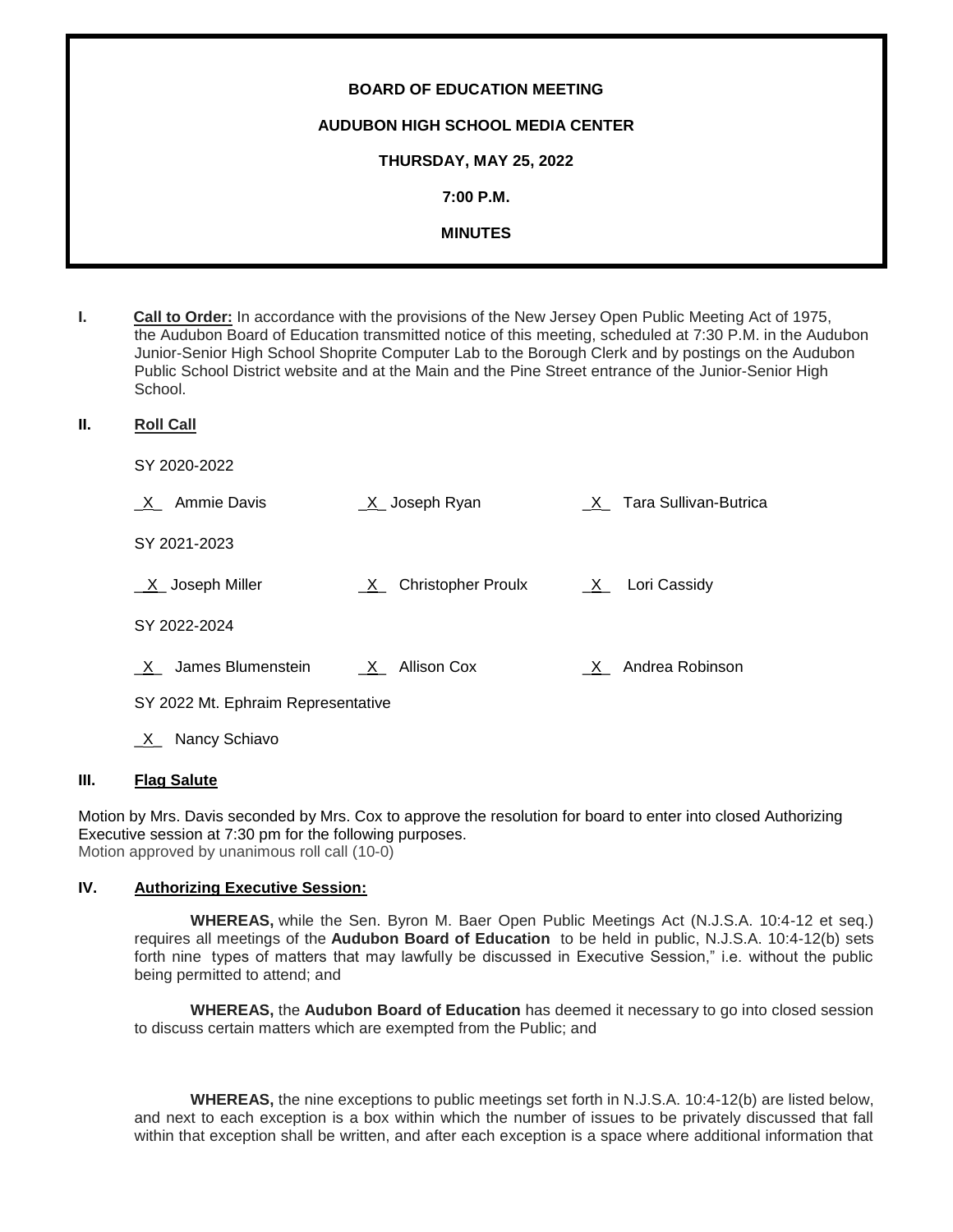will disclose as much information about the decision as possible without undermining the purpose of the exception shall be written.

**NOW, THEREFORE, BE IT RESOLVED** that the **Audubon Board of Education** will go into closed session for the following reason(s) as outlined in N.J.S.A. 10:4-12(b):

 $X$  Any matter which, by express provision of Federal Law, State Statute or Rule of Court shall be rendered confidential or excluded from discussion in public;

Any matter in which the release of information would impair a right to receive funds from the federal government;

 X Any material the disclosure of which constitutes an unwarranted invasion of individual privacy such as any records, data, reports, recommendations, or other personal material of any educational, training, social service, medical, health, custodial, child protection, rehabilitation, legal defense, welfare, housing, relocation, insurance and similar program or institution operated by a public body pertaining to any specific individual admitted to or served by such institution or program, including but not limited to information relative to the individual's personal and family circumstances, and any material pertaining to admission, discharge, treatment, progress or condition of nay individual, unless the individual concerned (or, in the case of a minor or incompetent, his guardian) shall request in writing that the same be disclosed publically;

Any collective bargaining agreement, or the terms and conditions of which are proposed for inclusion in any collective bargaining agreement, including the negotiation of terms and conditions with employees or representatives of employees of the public body

Any matter involving the purchase lease or acquisition of real property with public funds, the setting of bank rates or investment of public funds where it could adversely affect the public interest if discussion of such matters were disclosed;

Any tactics and techniques utilized in protecting the safety and property of the public provided that their disclosure could impair such protection;

 $X$  Any investigations of violations or possible violations of the law;

Any pending or anticipated litigation or contract negotiation in which the public body is or may become a party. Any matters falling within the attorney-client privilege, to the extent that confidentiality is required in order for the attorney to exercise his ethical duties as a lawyer;

 $X$  Any matter involving the employment, appointment, termination of employment, terms and conditions of employment, evaluation of the performance, promotion or disciplining of any specific prospective public officer or employee or current public officer or employee employed or appointed by the public body, unless all individual employees or appointees whose rights could be adversely affected request in writing that such matter or matters be discussed at a public; Specifically the evaluation of the **Superintendent** 

Any deliberation of a public body occurring after a public hearing that may result in the imposition of a specific civil penalty upon the responding party or the suspension or loss of a license or permit belonging to the responding party as a result of an act of omission for which the responding party bears responsibility;

**WHEREAS,** the length of the Executive Session is undetermined; however, the **Audubon Board of Education** will make every attempt to estimate the time of the session prior to convening the session after which the public meeting shall reconvene and the **Audubon Board of Education** will proceed with business.

# Audubon BOE Agenda May 25, 2022 Page | 2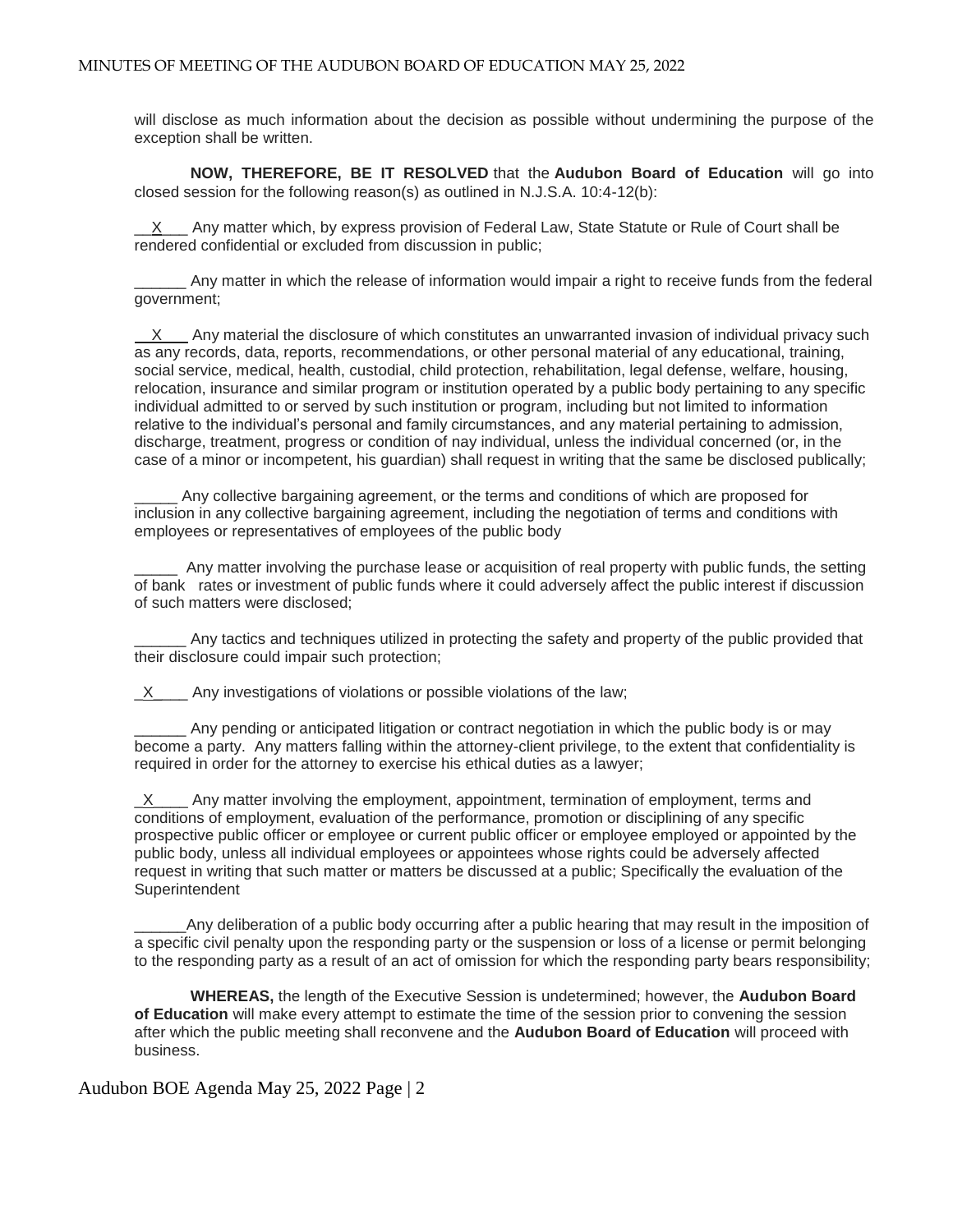**NOW, THEREFORE, BE IT RESOLVED,** that the **Audubon Board of Education** will go into Executive Session for only the above stated reasons;

**BE IT FURTHER RESOLVED** that the **Audubon Board of Education** hereby declares that its discussion of the aforementioned subject(s) may be made public at a time when the **Audubon Board of Education** attorney advises that the disclosure of the discussion will not detrimentally affect any right, interest or duty of the school district or any other entity with respect to said discussion.

**BE IT FURTHER RESOLVED** that the **Board of Education**, for the aforementioned reasons, hereby declares that the public is excluded from the portion of the meeting during which the above discussion shall take place and hereby directs the board secretary to take the appropriate action to effectuate the terms of this resolution.

Motion by Mrs. Davis seconded by Mrs. Cox to adjourn closed Authorizing Executive session at 9:30pm. Motion approved by unanimous roll call (10-0)

# **V. Participation:**

The Board of Education recognizes the value of public comment on educational issues and the importance of allowing members of the public to express themselves on school matters of community interest.

In order to permit the fair and orderly expression of such comment, the Board has set aside two portions of this Board meeting for public comment on any school or school district issue that a member of the public feels may be of interest to the residents of the school district.

For the first portion, public comments are invited on matters pertaining only to the agenda for tonight's meeting. For the second portion, public comments are invited on all matters pertaining to the school district.

Participants should announce their name, address, and any group they may represent, if applicable. The Board reserves the right to limit public discussion. Public discussion of a topic will be limited to fifteen (15) minutes, and individual speakers will be limited to three (3) minutes. No participant may speak more than once on the same topic until all others who wish to speak on that topic have been heard. Reference bylaws #0167 of the Audubon Public Schools Board of Education Policy Manual.

The Board uses the public comment period as an opportunity to listen to citizen. Not all issues brought to a Board meeting will be resolved at that particular meeting. Complaints stated or actions requested by the public may be taken under advisement by the Board for investigation, discussion, actions, or disposition at a later date or time. The public comments sessions are an opportunity for citizens to share their opinions and remarks with the Board; it is not a question and answer session. The Board may or may not respond to public comments at the time they are made and is under no obligation to do so.

The Board does not endorse public comments nor will the Board be held liable for comments made by members of the public. Any individuals who may be the subject of public comments, including district employees, shall retain all rights against defamation and slander according to the laws of New Jersey.

#### **VI. HUMAN RESOURCES: Chairperson: Mrs. Davis, Committee Members: Ms. Cassidy, Ms. Cox, and Mrs. Schiavo, Alternate: Ms. Butrica**

#### **Board of Education Goals**

 To continue to provide equitable access to a rigorous curriculum while focusing on improving student achievement and decreasing the achievement gaps.

Audubon BOE Agenda May 25, 2022 Page | 3